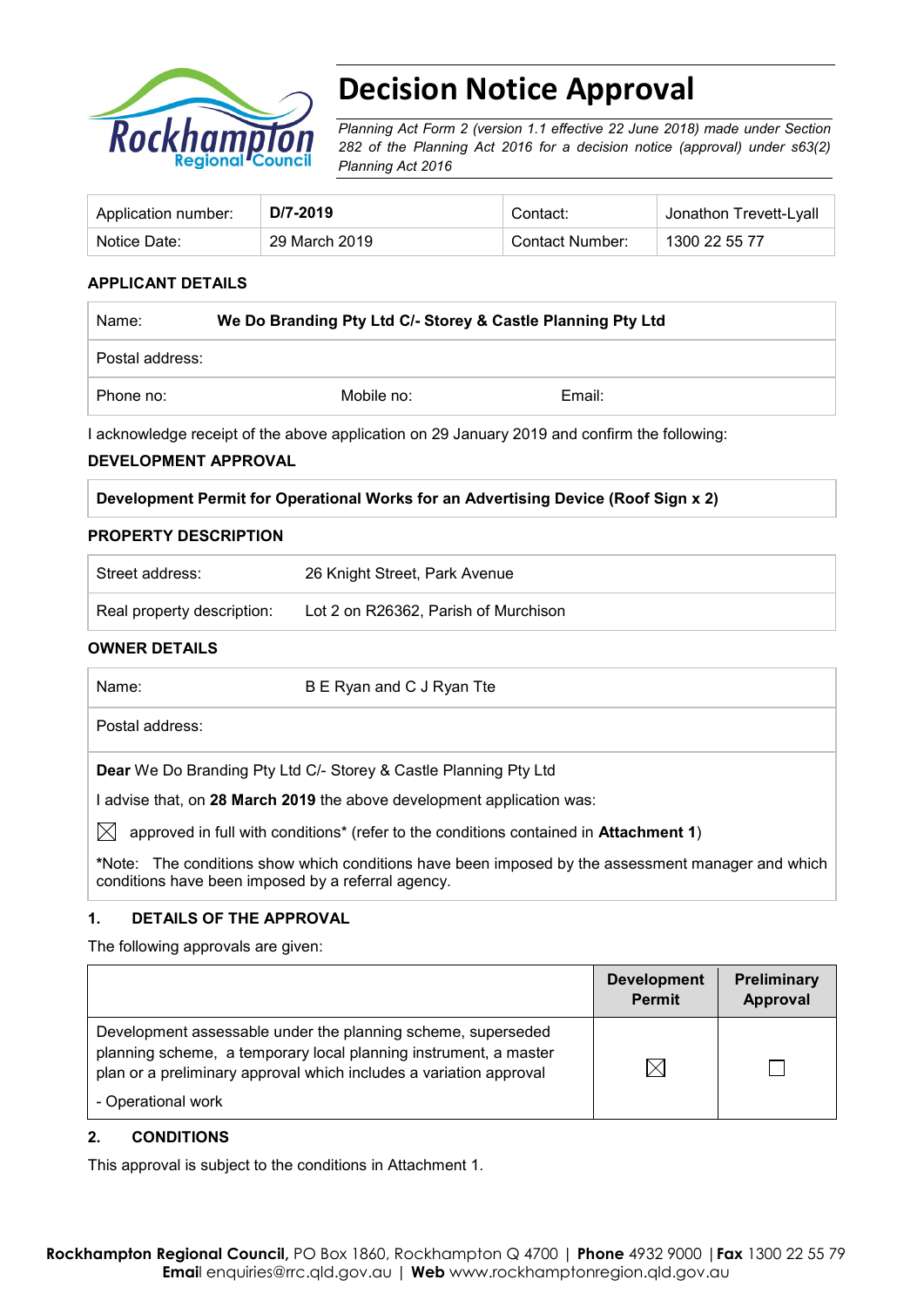### **3. FURTHER DEVELOPMENT PERMITS REQUIRED**

Please be advised that the following development permits are required to be obtained before the development can be carried out:

| Type of development permit required | Subject of the required development permit |
|-------------------------------------|--------------------------------------------|
| Building Works                      |                                            |
|                                     |                                            |

## **4. REFERRAL AGENCIES** NIL

#### **5. THE APPROVED PLANS**

#### **The approved development must be completed and maintained generally in accordance with the approved drawings and documents:**

| <b>Plan/Document Name</b>              | Plan/Document<br>Reference | Dated                             |
|----------------------------------------|----------------------------|-----------------------------------|
| Photoshopped image of sign 1 (Panel B) |                            | Received by Council: 8 March 2019 |
| Photoshopped image of sign 2 (Panel A) |                            | Received by Council: 8 March 2019 |
| <b>Building and Sign Elevation</b>     |                            | Received by Council: 8 March 2019 |
| <b>Sign Dimensions</b>                 |                            | Received by Council: 8 March 2019 |

## **6. CURRENCY PERIOD FOR THE APPROVAL (s.85 of the** *Planning Act***)**

The standard currency periods stated in section 85 of *Planning Act 2016* apply to each aspect of development in this approval, if not stated in the conditions of approval attached.

### **7. STATEMENT OF REASONS**

| Description of the<br>development      | The proposed development is for Operational Works - Advertising Device<br>(Roof Sign x 2)                                                                                                                                                                                                                                                                       |  |  |
|----------------------------------------|-----------------------------------------------------------------------------------------------------------------------------------------------------------------------------------------------------------------------------------------------------------------------------------------------------------------------------------------------------------------|--|--|
| <b>Reasons for Decision</b>            | The design features of the proposed roof signs will not adversely impact<br>a)<br>on the visual amenity and character of the locality;                                                                                                                                                                                                                          |  |  |
|                                        | The proposed roof signs will not cause a nuisance to any adjoining<br>b)<br>properties nor impede on vehicle or pedestrian safety;                                                                                                                                                                                                                              |  |  |
|                                        | Assessment of the development against the relevant zone purpose,<br>C)<br>planning scheme codes and planning scheme policies demonstrates<br>that the proposed development will not cause significant adverse<br>impacts on the surrounding natural environment, built environment and<br>infrastructure, community facilities, or local character and amenity; |  |  |
|                                        | d)<br>The proposed development does not compromise the relevant State<br>Planning Policy; and                                                                                                                                                                                                                                                                   |  |  |
|                                        | On balance, the application should be approved because the<br>e)<br>circumstances favour Council exercising its discretion to approve the<br>application even though the development does not comply with an<br>aspect of the assessment benchmarks.                                                                                                            |  |  |
| <b>Assessment</b><br><b>Benchmarks</b> | The proposed development was assessed against the following assessment<br>benchmarks:<br>Advertising Devices Code.<br>٠                                                                                                                                                                                                                                         |  |  |
| <b>Compliance with</b>                 | The development was assessed against all of the assessment benchmarks                                                                                                                                                                                                                                                                                           |  |  |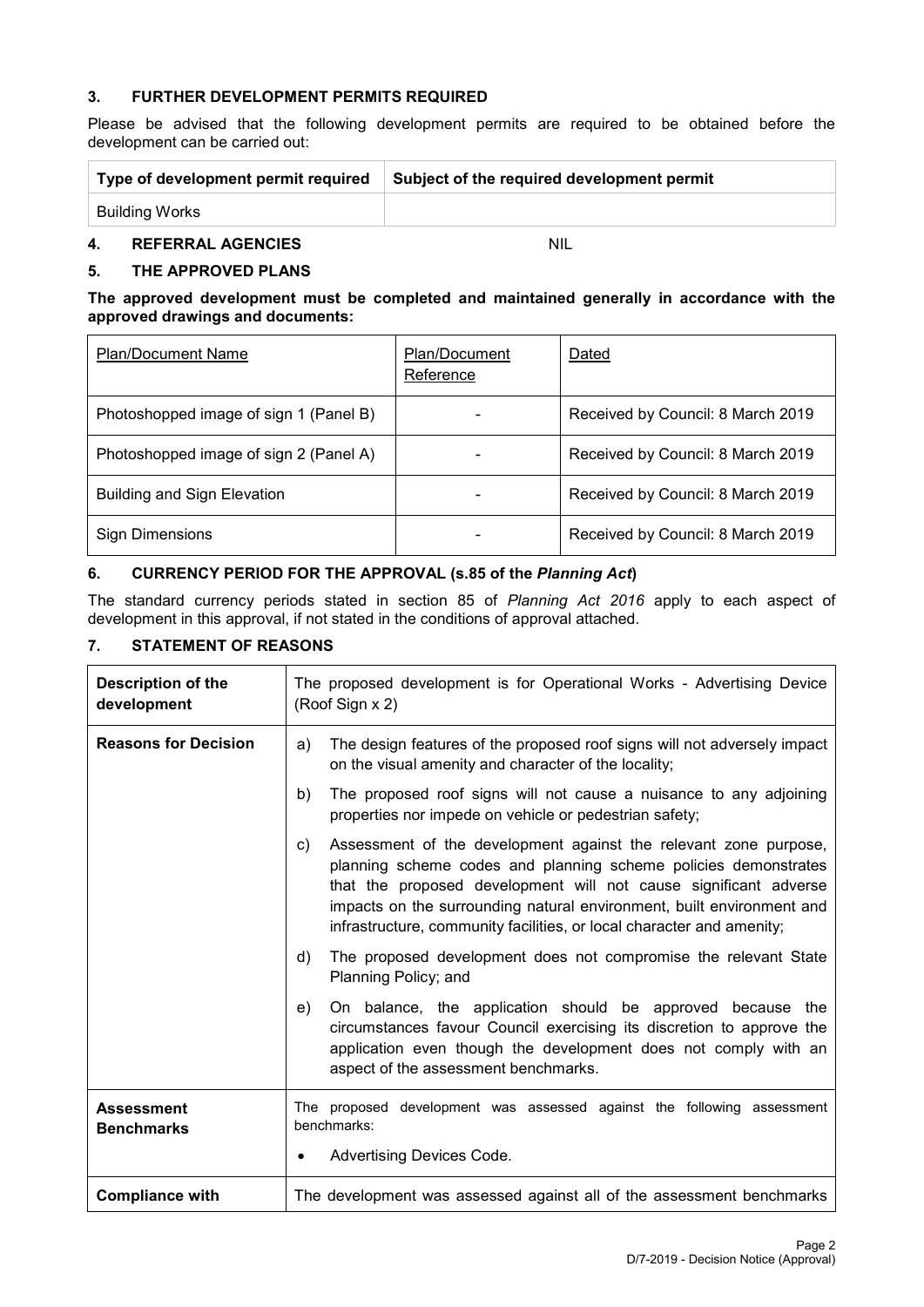| assessment<br>benchmarks                   | listed above and complies with all of these with the exception listed below.         |                                                                                                                                                                                                                                                                                                                                                                                                                                                                                                                                                                     |  |
|--------------------------------------------|--------------------------------------------------------------------------------------|---------------------------------------------------------------------------------------------------------------------------------------------------------------------------------------------------------------------------------------------------------------------------------------------------------------------------------------------------------------------------------------------------------------------------------------------------------------------------------------------------------------------------------------------------------------------|--|
|                                            | <b>Assessment</b><br><b>Benchmark</b>                                                | Reasons for the approval<br>despite<br>non-<br>compliance with benchmark                                                                                                                                                                                                                                                                                                                                                                                                                                                                                            |  |
|                                            | <b>Advertising Devices</b><br>Code                                                   | The design of the Roof Signs will have several<br>features which will enable the sign to better<br>integrate into the existing<br>building<br>and<br>surrounding area. These design features will<br>increase the visual interest and allow the roof<br>signs to integrate into the existing building, which<br>will lessen the impact on the visual amenity of the<br>surrounding area. The proposed roof signs will<br>comply with Department of Transport and Main<br>Roads' Roadside Advertising Manual and will not<br>impede on vehicle or pedestrian safety. |  |
| <b>Matters prescribed by</b><br>regulation | The State Planning Policy - Part $E_i$<br>٠<br>The Central Queensland Regional Plan; |                                                                                                                                                                                                                                                                                                                                                                                                                                                                                                                                                                     |  |
|                                            |                                                                                      | The Rockhampton Region Planning Scheme 2015; and<br>The common material, being the material submitted with the application.                                                                                                                                                                                                                                                                                                                                                                                                                                         |  |

## **8. APPEAL RIGHTS**

The rights of an applicant to appeal to a tribunal or the Planning and Environment Court against a decision about a development application are set out in chapter 6, part 1 of the *Planning Act 2016*. There may also be a right to make an application for a declaration by a tribunal (see chapter 6, part 2 of the *Planning Act 2016).*

#### *Appeal by an applicant*

An applicant for a development application may appeal to the Planning and Environment Court against the following:

- the refusal of all or part of the development application
- a provision of the development approval
- the decision to give a preliminary approval when a development permit was applied for
- a deemed refusal of the development application.

An applicant may also have a right to appeal to the Development tribunal. For more information, see schedule 1 of the *Planning Act 2016*.

The timeframes for starting an appeal in the Planning and Environment Court are set out in section 229 of the *Planning Act 2016*.

**Attachment 2** is an extract from the *Planning Act 2016* that sets out the applicant's appeal rights and the appeal rights of a submitter.

#### **9. WHEN THE DEVELOPMENT APPROVAL TAKES EFFECT**

This development approval takes effect:

From the time the decision notice is given – if there is no submitter and the applicant does not appeal the decision to the court.

Or

When the submitter's appeal period ends  $-$  if there is a submitter and the applicant does not appeal the decision to the court.

Or

Subject to the decision of the court, when the appeal is finally decided  $-$  if an appeal is made to the court.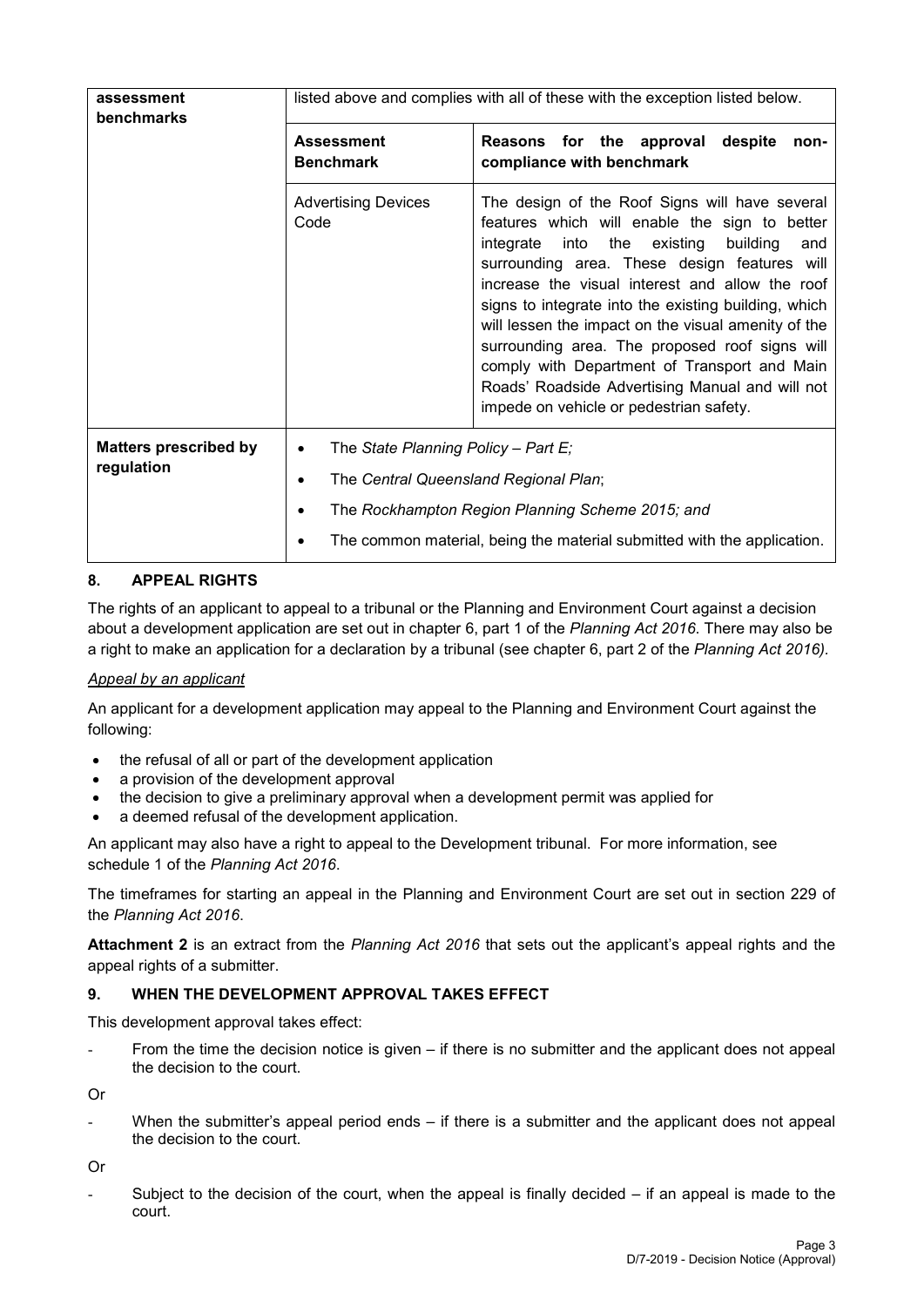## **10. ASSESSMENT MANAGER**

| Name: | Tarnya Fitzgibbon<br><b>COORDINATOR</b> | Signature: | Date: 29 March 2019 |
|-------|-----------------------------------------|------------|---------------------|
|       | <b>DEVELOPMENT ASSESSMENT</b>           |            |                     |

#### **Attachment 1 – Conditions of the approval**

*Part 1* **–** *Conditions imposed by the assessment manager [Note: where a condition is imposed about infrastructure under Chapter 4 of the Planning Act 2016, the relevant provision of the Act under which this condition was imposed must be specified.]*

#### **Attachment 2 – Extract on appeal rights**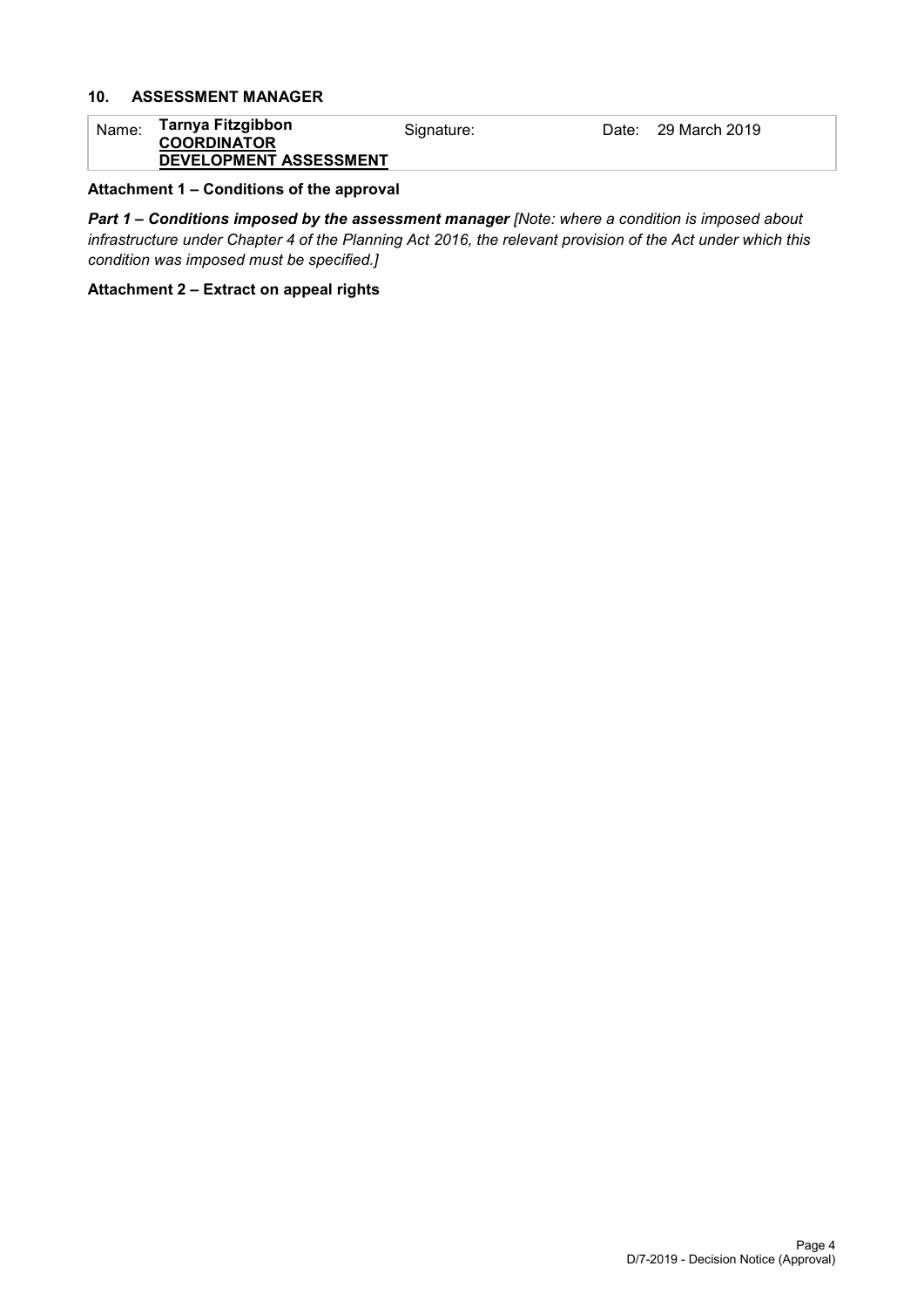

## **Attachment 1 – Part 1 Rockhampton Regional Council Conditions**

*Planning Act 2016*

## 1.0 ADMINISTRATION

- 1.1 The Developer and his employee, agent, contractor or invitee is responsible for ensuring compliance with the conditions of this development approval.
- 1.2 Where these Conditions refer to "Council" in relation to requiring Council to approve or to be satisfied as to any matter, or conferring on the Council a function, power or discretion, that role may be fulfilled in whole or in part by a delegate appointed for that purpose by the Council.
- 1.3 All conditions, works, or requirements of this development approval must be undertaken and completed:
	- 1.3.1 to Council's satisfaction; and
	- 1.3.2 at no cost to Council; and

unless otherwise stated.

- 1.4 Infrastructure requirements of this development approval must be contributed to the relevant authorities, where applicable, at no cost to Council.
- 1.5 The following further Development Permits must be obtained prior to the commencement of any works associated with their purposes:
	- 1.5.1 Building Works.
- 1.6 All works must be designed, constructed and maintained in accordance with the relevant Council policies, guidelines and standards, unless otherwise stated.
- 1.7 All engineering drawings/specifications, design and construction works must be in accordance with the requirements of the relevant *Australian Standards* and must be approved, supervised and certified by a Registered Professional Engineer of Queensland.

## 2.0 APPROVED PLANS AND DOCUMENTS

2.1 The approved development must be completed and maintained generally in accordance with the approved plans and documents, except where amended by any condition of this development approval:

| <b>Plan/Document Name</b>              | Plan/Document<br>Reference | Dated                                       |
|----------------------------------------|----------------------------|---------------------------------------------|
| Photoshopped image of sign 1 (Panel B) |                            | Received by Council:<br>8 March 2019        |
| Photoshopped image of sign 2 (Panel A) |                            | <b>Received by Council:</b><br>8 March 2019 |
| <b>Building and Sign Elevation</b>     |                            | Received by Council:<br>8 March 2019        |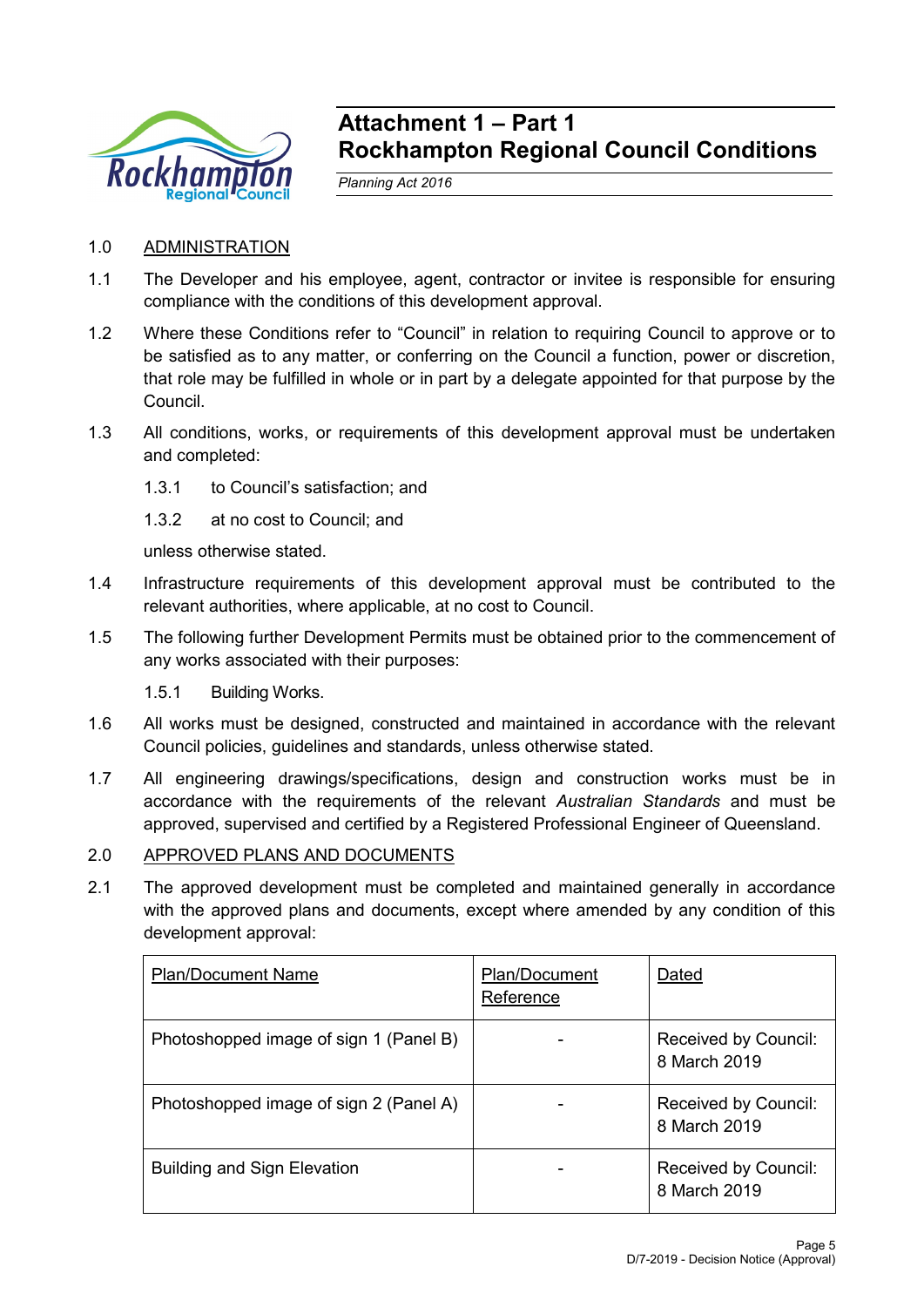| <b>Plan/Document Name</b> | Plan/Document<br>Reference | Dated                                |
|---------------------------|----------------------------|--------------------------------------|
| <b>Sign Dimensions</b>    |                            | Received by Council:<br>8 March 2019 |

- 2.2 A set of the above approved plans are returned to you as the Consultant. The Consultant is to supply one (1) Approved set to the contractor to be retained on site at all times during construction.
- 2.3 Where there is any conflict between the conditions of this development approval and the details shown on the approved plans and documents, the conditions of this development approval must prevail.
- 2.4 Where conditions require the above plans or documents to be amended, the revised document(s) must be submitted for approval by Council prior to the submission of an application for a Development Permit for Building Works.

## 3.0 OPERATING PROCEDURE

- 3.1 All text and images displayed on approved Sign 1 (Panel B):
	- 3.1.1 must be static;
	- 3.1.2 must not imitate a traffic control device, move contrary to any traffic control device or include traffic instructions (for example 'stop'); and
	- 3.1.3 must not involve moving parts or flashing lights.
- 3.2 Any lighting devices associated with the advertising device, such as sensory lighting, must be positioned on the site and shielded so as not to cause glare or other nuisance to nearby residents or motorists. Night lighting must be designed, constructed and operated in accordance with '*Australian Standard AS4282 – Control of the obtrusive effects of outdoor lighting'* and *'Civil Aviation Safety Authority (CASA) Guidelines: Lighting in the vicinity of aerodromes: Advice to lighting designers'.*

## 4.0 DIGITAL SCREEN DISPLAY FEATURES

- 4.1 The digital display screen of the Advertising Device must incorporate an automatic error detection system which will turn off the screen display or display a blank screen should the Advertising Device malfunction.
- 4.2 The display screen must incorporate a minimum of two (2) automated ambient light sensors capable of supporting a minimum of five (5) levels of stepped dimming to ensure display screen luminance can adjust automatically in response to surrounding ambient light conditions from dark of night to fully sunlit conditions.
- 4.3 The display screen must provide for on-site control, operation, configuration and diagnosis of the screen display.
- 4.4 Messages must remain static for a minimum dwell time of ten (10) seconds, and are not to scroll across the screen or incorporate flashing, blinking, revolving, pulsating, high contrast or rotating effects animation.
- 4.5 Each change of advertisement is to be completed instantaneously (i.e. within 0.1 of a second).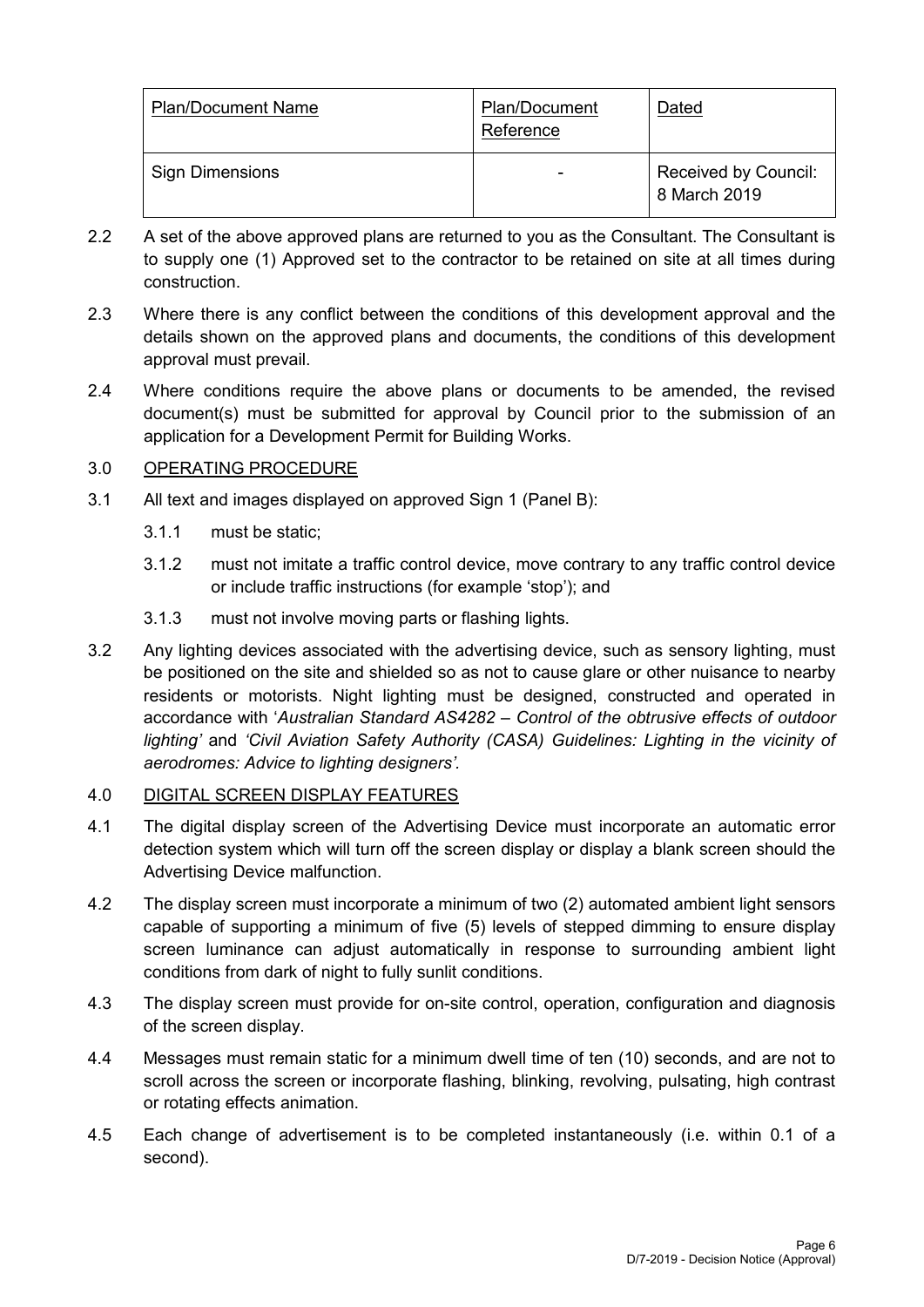## 5.0 DIGITAL SCREEN ADVERTISEMENTS AND MOVEMENT

- 5.1 Advertisements must not display text, photographs or symbols depicting, mimicking or that could be reasonably interpreted as a traffic control device.
- 5.2 Advertisements must not invite traffic to move contrary to any traffic control device, or turn where there is fast moving traffic.
- 5.3 Advertisements must not contain flashing red, blue or amber point light sources which, when viewed from the road, could give the appearance of an emergency service or other special purpose vehicles warning lights.

## 6.0 LUMINANCE

6.1 Luminance levels of the advertising device must not exceed the applicable levels listed in Table 2 below.

## **Table 2: Luminance levels for Advertising Devices (Source: OMA)**

| <b>Lighting Condition</b>                  | Zone 1             | Zone 2             | Zone 3             |
|--------------------------------------------|--------------------|--------------------|--------------------|
| Full Sun on Sign face                      | Maximum<br>Output  | Maximum<br>Output  | Maximum<br>Output  |
| Day Time Luminance                         | 6000-7000<br>cd/m2 | 6000-7000<br>cd/m2 | 6000-7000<br>cd/m2 |
| Morning/Evening/Twilight/inclement weather | 1000 cd/m2         | 700 cd/m2          | 600 cd/m2          |
| Night Time                                 | 500 cd/m2          | 350 cd/m2          | 300 cd/m2          |

Note:

- Zone 1 very high ambient off street lighting i.e. central city locations
- Zone 2 high to medium off street ambient lighting
- Zone 3 low levels of off street ambient lighting, i.e. most residential areas, rural areas.

## 7.0 ADVERTISING DEVICE CONSTRUCTION AND MAINTENANCE

- 7.1 Council reserves the right for uninterrupted access to the site at all times during construction.
- 7.2 All Construction work and other associated activities are permitted only between 0630 hours and 1800 hours Monday to Saturday. No work is permitted on Sundays or public holidays. All requirements of the *Environmental Protection Act 1994* and the *Environmental Protection Regulation 2008* must be observed at all times.
- 7.3 All construction materials, waste, waste skips, machinery and contractors' vehicles must be located and stored or parked within the site.
- 7.4 The Advertising Devices (Roof Signs) must be designed and certified by a Registered Professional Engineer of Queensland and constructed in accordance with the requirements of the *Queensland Development Cod*e and the *Building Code of Australia*.
- 7.5 The exterior of the existing building must be painted in the same colour palette as the structure for the Advertising Devices (refer condition 2.1).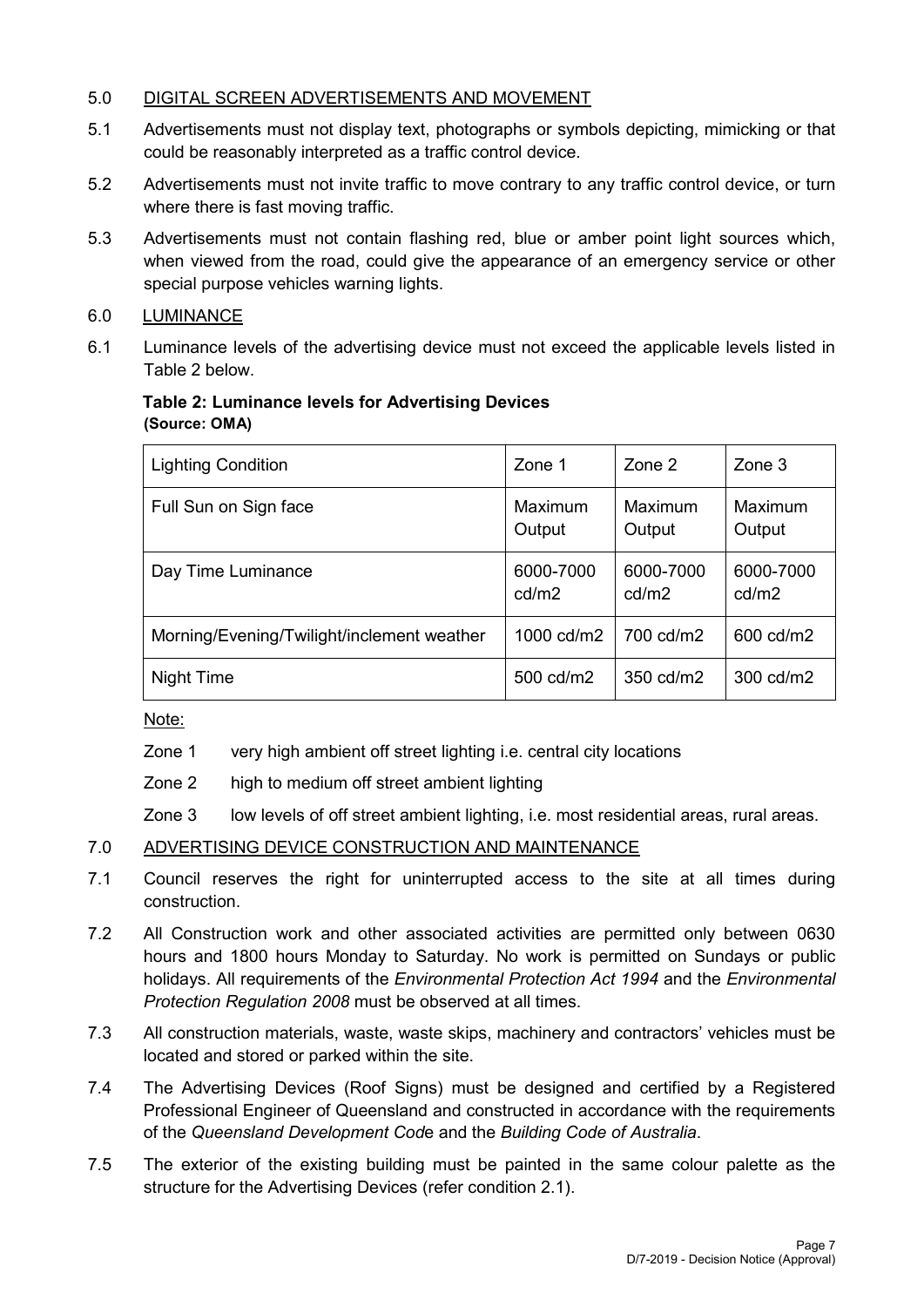- 7.6 All conduits, wiring, switches or other control apparatus installed on an Advertising Device must be concealed from general view, with control apparatus secured in a manner to prevent unauthorised entry and display setting tampering.
- 7.7 All electrical services and systems must comply with *Australian and New Zealand Standard AS/NZS 3000:2007* – "Electrical Installations".
- 7.8 The Advertising Devices, including their display screen and supporting structure, must meet applicable wind loading requirements as specified in *Australian Standard AS 1170.2: 2011 - Structural Design Actions Part 2 – "*Wind Actions".
- 7.9 Operation of the Advertising Devices must not impede vehicle or pedestrian movements or reduce safety levels.
- 7.10 When requested by Council, nuisance monitoring must be undertaken and recorded within (3) months, to investigate any genuine complaint of nuisance caused by the Advertising Device. The monitoring data, an analysis of the data and a report, including mitigation measures, must be provided to Council within fourteen (14) days of the completion of the investigation. If the mitigation measures are not satisfactory, the advertising device must be removed from the site immediately.

## 8.0 SITE WORKS

8.1 Site works must be constructed such that they do not, at any time, in any way restrict, impair or change the natural flow of runoff water, or cause a nuisance or worsening to surrounding land or infrastructure.

## 9.0 ASSET MANAGEMENT

- 9.1 Any alteration necessary to electricity, telephone, water mains, sewerage mains, and/or public utility installations resulting from the development or in connection with the development, must be undertaken and completed at no cost to Council.
- 9.2 Any damage to existing stormwater, water supply and sewerage infrastructure, kerb and channel, pathway or roadway (including removal of concrete slurry from public land and Council infrastructure), that occurs while any works are being carried out in association with this development approval must be repaired at full cost to the developer. This includes the reinstatement of any existing traffic signs or pavement markings that may have been removed or damaged.

## ADVISORY NOTES

## NOTE 1. Aboriginal Cultural Heritage

It is advised that under section 23 of the *Aboriginal Cultural Heritage Act 2003*, a person who carries out an activity must take all reasonable and practicable measures to ensure the activity does not harm Aboriginal cultural heritage (the "cultural heritage duty of care"). Maximum penalties for breaching the duty of care are listed in the Aboriginal cultural heritage legislation. The information on Aboriginal cultural heritage is available on the Department of Aboriginal and Torres Strait Islander and Partnerships website [www.datsip.qld.gov.au.](http://www.datsip.qld.gov.au/)

## NOTE 2. General Safety Of Public During Construction

The *Work Health and Safety Act 2011* and *Manual of Uniform Traffic Control Devices* must be complied with in carrying out any construction works, and to ensure safe traffic control and safe public access in respect of works being constructed on a road.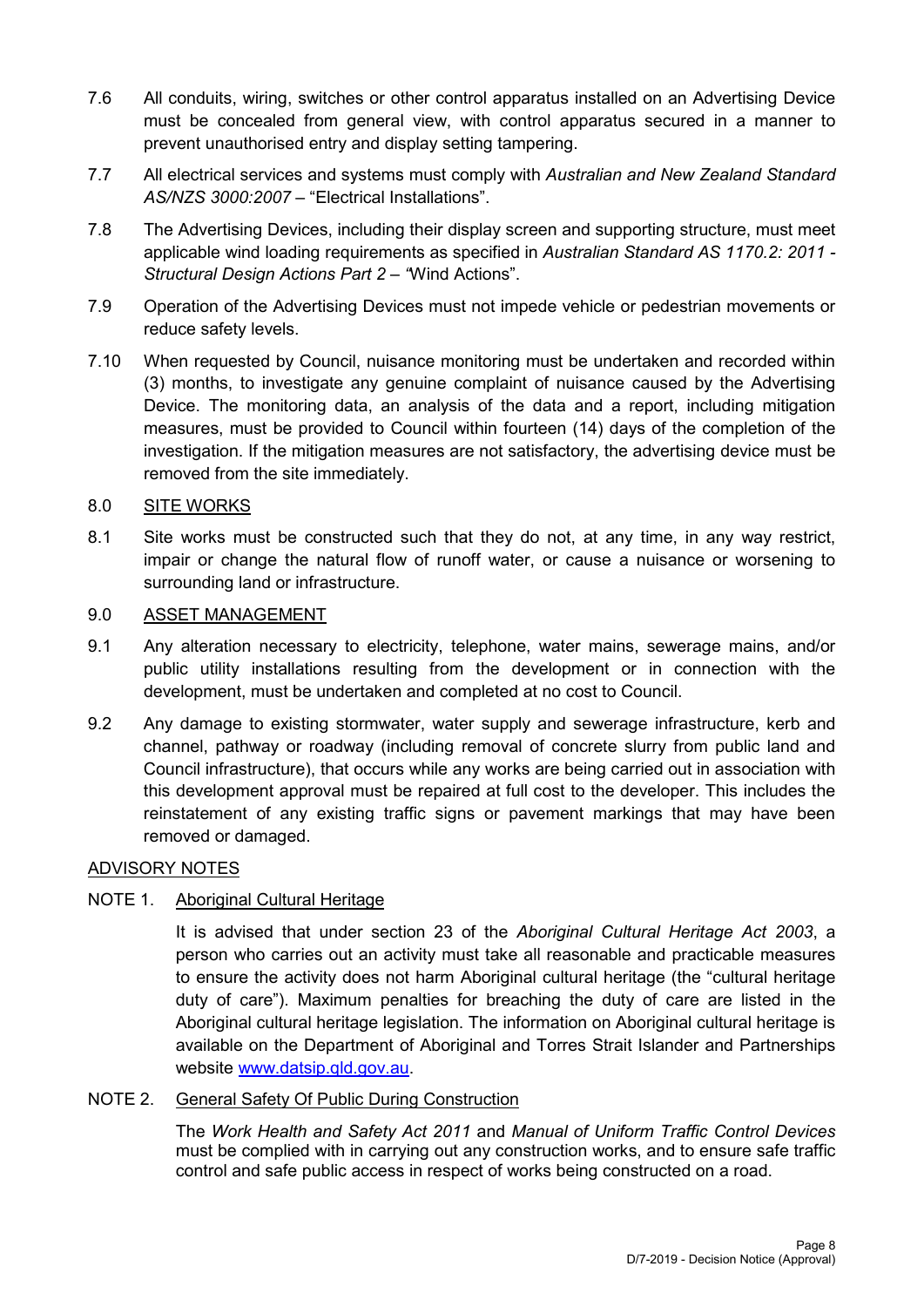

# **Attachment 2 - Appeal Rights**

*PLANNING ACT 2016*

The following is an extract from the *Planning Act 2016 (Chapter 6)*

#### *Appeal rights*

### *229 Appeals to tribunal or P&E Court*

- (1) Schedule 1 states—
	- (a) matters that may be appealed to— (i)either a tribunal or the P&E Court; or (ii)only a tribunal; or (iii)only the P&E Court; and
	- (b) the person—

(i)who may appeal a matter (the **appellant**); and (ii)who is a respondent in an appeal of the matter; and (iii)who is a co-respondent in an appeal of the matter; and

- (iv)who may elect to be a co-respondent in an appeal of the matter.
- (2) An appellant may start an appeal within the appeal period.
- (3) The **appeal period** is—
	- (a) for an appeal by a building advisory agency—10 business days after a decision notice for the decision is given to the agency or
	- (b) for an appeal against a deemed refusal—at any time after the deemed refusal happens; or
	- (c) for an appeal against a decision of the Minister, under chapter 7, part 4, to register premises or to renew the registration of premises—20 business days after a notice is published under section 269(3)(a) or (4); or
	- (d) for an appeal against an infrastructure charges notice— 20 business days after the infrastructure charges notice is given to the person; or
	- (e) for an appeal about a deemed approval of a development application for which a decision notice has not been given—30 business days after the applicant gives the deemed approval notice to the assessment manager; or
	- (f) for any other appeal—20 business days after a notice of the decision for the matter, including an enforcement notice, is given to the person.

#### Note—

See the P&E Court Act for the court's power to extend the appeal period.

- (4) Each respondent and co-respondent for an appeal may be heard in the appeal.
- (5) If an appeal is only about a referral agency's response, the assessment manager may apply to the tribunal or P&E Court to withdraw from the appeal.
- (6) To remove any doubt, it is declared that an appeal against an infrastructure charges notice must not be about—
	- (a) the adopted charge itself; or
	- (b) for a decision about an offset or refund—
		- (i) the establishment cost of trunk infrastructure identified in a LGIP; or
		- (ii) the cost of infrastructure decided using the method

included in the local government's charges resolution.

- **230 Notice of appeal**
- (1) An appellant starts an appeal by lodging, with the registrar of the tribunal or P&E Court, a notice of appeal that—
	- (a) is in the approved form; and
	- (b) succinctly states the grounds of the appeal.
- (2) The notice of appeal must be accompanied by the required fee.
- (3) The appellant or, for an appeal to a tribunal, the registrar must, within the service period, give a copy of the notice of appeal to—
- (a) the respondent for the appeal; and
- (b) each co-respondent for the appeal; and
- (c) for an appeal about a development application under schedule 1, table 1, item 1—each principal submitter for the development application; and
- (d) for an appeal about a change application under schedule 1, table 1, item 2—each principal submitter for the change application; and
- (e) each person who may elect to become a co-respondent for the appeal, other than an eligible submitter who is not a principal submitter in an appeal under paragraph (c) or (d); and
- (f) for an appeal to the P&E Court—the chief executive; and
- (g) for an appeal to a tribunal under another Act—any other person who the registrar considers appropriate.
- (4) The **service period** is—
	- (a) if a submitter or advice agency started the appeal in the P&E Court—2 business days after the appeal is started; or
	- (b) otherwise—10 business days after the appeal is started.
- (5) A notice of appeal given to a person who may elect to be a co-respondent must state the effect of subsection
- (6) A person elects to be a co-respondent by filing a notice of election, in the approved form, within 10 business days after the notice of appeal is given to the person*.*
- **231 Other appeals**
- (1) Subject to this chapter, schedule 1 and the P&E Court Act, unless the Supreme Court decides a decision or other matter under this Act is affected by jurisdictional error, the decision or matter is non-appealable.
- (2) The Judicial Review Act 1991, part 5 applies to the decision or matter to the extent it is affected by jurisdictional error.
- (3) A person who, but for subsection (1) could have made an application under the Judicial Review Act 1991 in relation to the decision or matter, may apply under part 4 of that Act for a statement of reasons in relation to the decision or matter.
- (4) In this section— **decision** includes—
	- (a) conduct engaged in for the purpose of making a decision; and
	- (b) other conduct that relates to the making of a decision; and
	- (c) the making of a decision or the failure to make a decision; and
	- (d) a purported decision; and
	- (e) a deemed refusal.

**non-appealable**, for a decision or matter, means the decision or matter—

- (a) is final and conclusive; and
- (b) may not be challenged, appealed against, reviewed, quashed, set aside or called into question in any other way under the Judicial Review Act 1991 or otherwise, whether by the Supreme Court, another court, a tribunal or another entity; and
- (c) is not subject to any declaratory, injunctive or other order of the Supreme Court, another court, a tribunal or another entity on any ground.

#### **232 Rules of the P&E Court**

- (1) A person who is appealing to the P&E Court must comply with the rules of the court that apply to the appeal.
- (2) However, the P&E Court may hear and decide an appeal even if the person has not complied with rules of the P&E Court.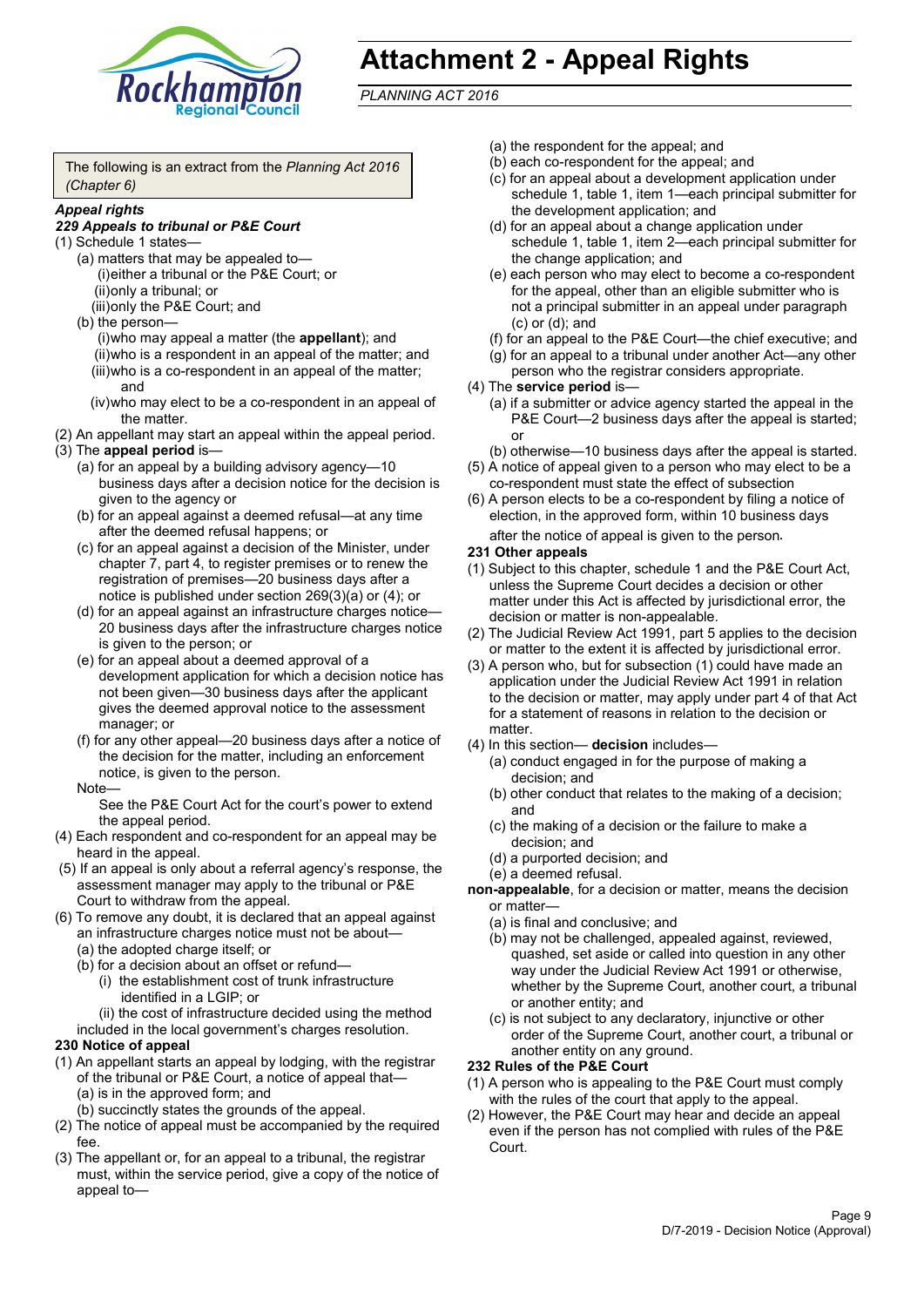

## **Appeal Rights**

*PLANNING ACT 2016*

## **Schedule 1**

#### **Appeals section 229 1 Appeal rights and parties to appeals**

- (1) Table 1 states the matters that may be appealed to—(a) the P&E court; or (b) a tribunal.
- (2) However, table 1 applies to a tribunal only if the matter involves—
	- (a) the refusal, or deemed refusal of a development application, for—
	- (i) a material change of use for a classified building; or
	- (ii) operational work associated with building work, a retaining wall, or a tennis court; or
	- (b) a provision of a development approval for—
	- (i) a material change of use for a classified building; or
- (ii) operational work associated with building work, a retaining wall, or a tennis court; or
	- (c) if a development permit was applied for—the decision to give a preliminary approval for—
		- (i) a material change of use for a classified building; or
		- (ii) operational work associated with building work, a retaining wall, or a tennis court; or
	- (d) a development condition if—
		- (i) the development approval is only for a material change of use that involves the use of a building classified under the Building Code as a class 2 building; and
		- (ii) the building is, or is proposed to be, not more than 3 storeys; and
		- (iii) the proposed development is for not more than 60 sole-occupancy units; or
	- (e) a decision for, or a deemed refusal of, an extension application for a development approval that is only for a material change of use of a classified building; or
	- (f) a decision for, or a deemed refusal of, a change application for a development approval that is only for a material change of use of a classified building; or
	- (g) a matter under this Act, to the extent the matter relates to—
		- (i) the Building Act, other than a matter under that Act that may or must be decided by the Queensland Building and Construction Commission; or
		- (ii) the Plumbing and Drainage Act, part 4 or 5; or
	- (h) a decision to give an enforcement notice in relation to a matter under paragraphs (a) to (g); or
	- (i) a decision to give an infrastructure charges notice; or
	- (j) the refusal, or deemed refusal, of a conversion application; or
	- (k) a matter that, under another Act, may be appealed to the tribunal; or
	- (l) a matter prescribed by regulation.
- (3) Also, table 1 does not apply to a tribunal if the matter

involves—

- (a) for a matter in subsection  $(2)(a)$  to  $(d)$ 
	- (i) a development approval for which the development application required impact assessment; and
	- (ii) a development approval in relation to which the assessment manager received a properly made submission for the development application; or
- (b) a provision of a development approval about the identification or inclusion, under a variation approval, of a matter for the development.
- (4) Table 2 states the matters that may be appealed only to the P&E Court.
- (5) Table 3 states the matters that may be appealed only to the tribunal.
- (6) In each table—
	- (a) column 1 states the appellant in the appeal; and
	- (b) column 2 states the respondent in the appeal; and
	- (c) column 3 states the co-respondent (if any) in the appeal; and
	- (d) column 4 states the co-respondents by election (if any) in the appeal.
- (7) If the chief executive receives a notice of appeal under section 230(3)(f), the chief executive may elect to be a corespondent in the appeal.

| Table 1<br>Appeals to the P&E Court and, for certain matters, to a tribunal                                                                                                                                                                                                                                                                    |                           |                                         |                                                       |  |
|------------------------------------------------------------------------------------------------------------------------------------------------------------------------------------------------------------------------------------------------------------------------------------------------------------------------------------------------|---------------------------|-----------------------------------------|-------------------------------------------------------|--|
| 1. Development applications<br>An appeal may be made against-<br>(a) the refusal of all or part of the development application; or<br>(b) the deemed refusal of the development application; or<br>(c) a provision of the development approval; or<br>(d) if a development permit was applied for-the decision to give a preliminary approval. |                           |                                         |                                                       |  |
| Column 1                                                                                                                                                                                                                                                                                                                                       | Column 2                  | Column 3                                | Column 4                                              |  |
| Appellant                                                                                                                                                                                                                                                                                                                                      | Respondent                | Co-respondent                           | Co-respondent by election                             |  |
| $($ if any $)$<br>$(f \text{an} v)$                                                                                                                                                                                                                                                                                                            |                           |                                         |                                                       |  |
| The applicant                                                                                                                                                                                                                                                                                                                                  | The assessment<br>manager | If the appeal is about<br>a concurrence | 1 A concurrence agency that is<br>not a co-respondent |  |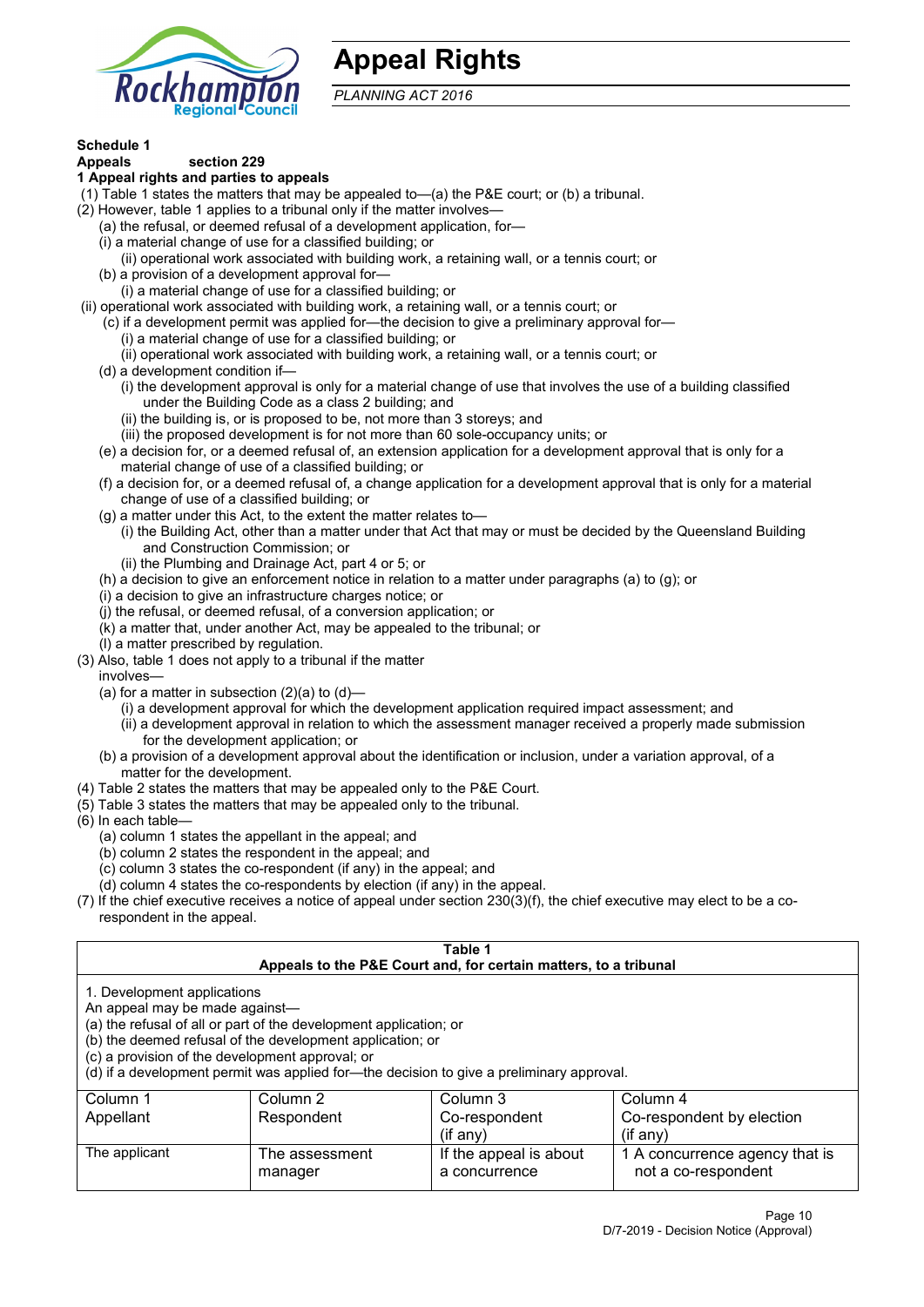| Table 1<br>Appeals to the P&E Court and, for certain matters, to a tribunal                                                                                                                                      |                                   |                                                                 |                                                                                                                                                                                                                                                                                                                                                 |  |
|------------------------------------------------------------------------------------------------------------------------------------------------------------------------------------------------------------------|-----------------------------------|-----------------------------------------------------------------|-------------------------------------------------------------------------------------------------------------------------------------------------------------------------------------------------------------------------------------------------------------------------------------------------------------------------------------------------|--|
|                                                                                                                                                                                                                  |                                   | agency's referral<br>response-the<br>concurrence agency         | 2 If a chosen Assessment<br>manager is the respondent-<br>the prescribed assessment<br>manager<br>3 Any eligible advice agency for<br>the application<br>4 Any eligible submitter for the<br>application                                                                                                                                        |  |
| 2. Change applications<br>An appeal may be made against-<br>(b) a deemed refusal of a change application.                                                                                                        |                                   |                                                                 | (a) a responsible entity's decision for a change application, other than a decision made by the P&E court; or                                                                                                                                                                                                                                   |  |
| Column 1<br>Appellant                                                                                                                                                                                            | Column <sub>2</sub><br>Respondent | Column 3<br>Co-respondent<br>(if any)                           | Column 4<br>Co-respondent by election<br>(if any)                                                                                                                                                                                                                                                                                               |  |
| 1 The applicant<br>2 If the responsible<br>entity is the<br>assessment<br>manager-an<br>affected entity that<br>gave a pre-request<br>notice or response<br>notice                                               | The responsible<br>entity         | If an affected entity<br>starts the appeal-the<br>applicant     | 1 A concurrence agency for the<br>development application<br>2 If a chosen assessment<br>manager is the respondent-<br>the prescribed assessment<br>manager<br>3 A private certifier for the<br>development application<br>4 Any eligible advice agency for<br>the change application<br>5 Any eligible submitter for the<br>change application |  |
| 3. Extension applications<br>An appeal may be made against-<br>(a) the assessment manager's decision about an extension application; or<br>(b) a deemed refusal of an extension application.                     |                                   |                                                                 |                                                                                                                                                                                                                                                                                                                                                 |  |
| Column 1<br>Appellant                                                                                                                                                                                            | Column <sub>2</sub><br>Respondent | Column 3<br>Co-respondent<br>(if any)                           | Column 4<br>Co-respondent by election<br>(if any)                                                                                                                                                                                                                                                                                               |  |
| 1 The applicant<br>1<br>For a matter other<br>$\mathbf{2}$<br>than a deemed<br>refusal of an<br>extension<br>application - a<br>concurrence<br>agency, other than<br>the chief executive,<br>for the application | The assessment<br>manager         | If a concurrence<br>agency starts the<br>appeal - the applicant | If a chosen assessment<br>manager is the respondent – the<br>prescribed assessment manager                                                                                                                                                                                                                                                      |  |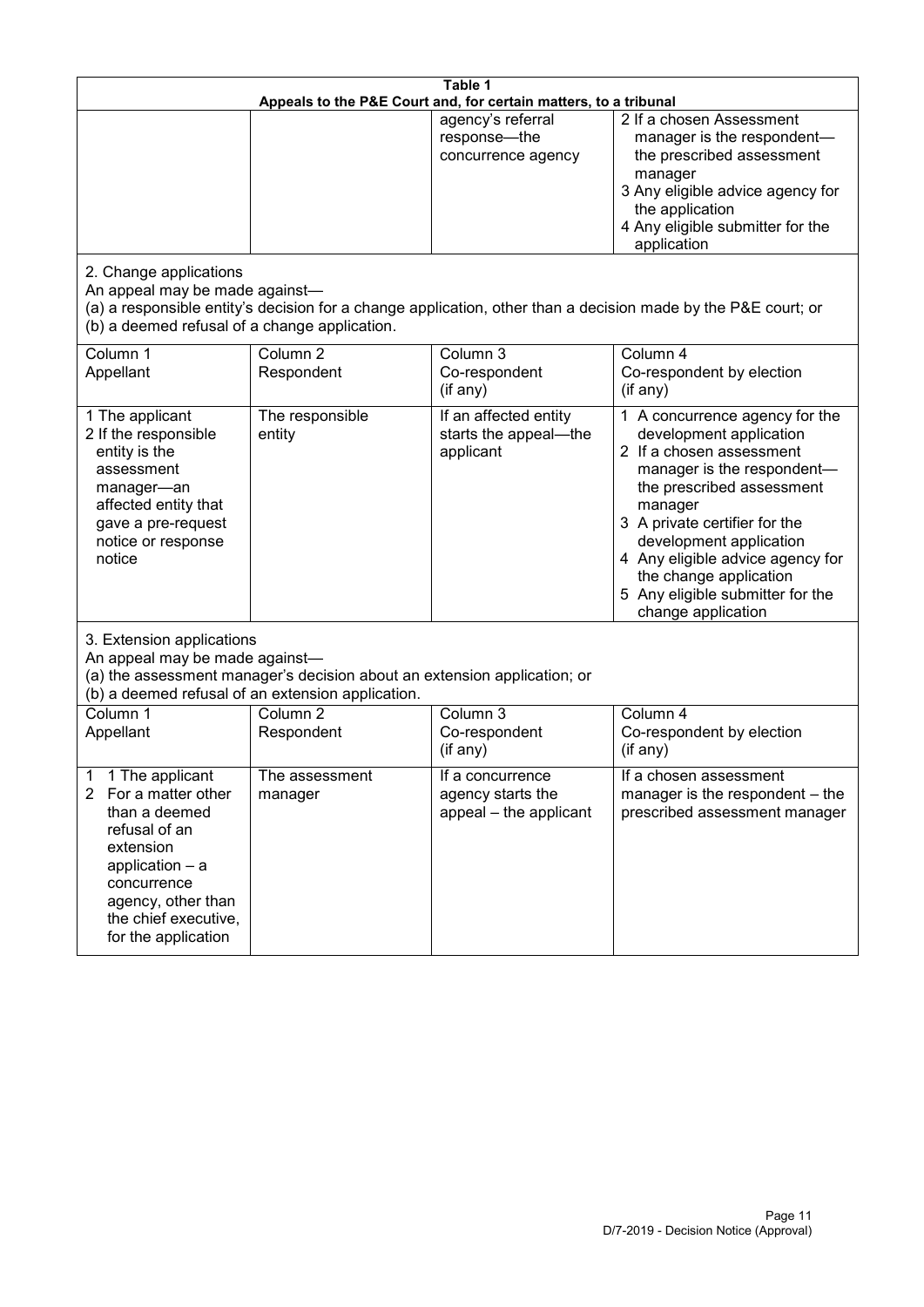#### **Table 1 Appeals to the P&E Court and, for certain matters, to a tribunal**

4. Infrastructure charges notices

- An appeal may be made against an infrastructure charges notice on 1 or more of the following grounds
- a) The notice involved an error relating to
	- (i) The application of the relevant adopted charge; or
- Examples of errors in applying an adopted charge
	- The incorrect application of gross floor area for a non-residential development
	- Applying an incorrect 'use category', under a regulation, to the development
	- (i) The working out of extra demands, for section 120; or
	- (ii) An offset or refund; or
- b) The was no decision about an offset or refund; or
- c) If the infrastructure charges notice states a refund will be given the timing for giving the refund; or
- d) The amount of the charge is so unreasonable that no reasonable relevant local government could have
- imposed the amount.

| Column 1                                                 | Column 2                                                                  | Column 3      | Column 4                  |
|----------------------------------------------------------|---------------------------------------------------------------------------|---------------|---------------------------|
| Appellant                                                | Respondent                                                                | Co-respondent | Co-respondent by election |
|                                                          |                                                                           | (if any)      | (if any)                  |
| The person given the<br>Infrastructure charges<br>notice | The local government<br>that gave the<br>infrastructure charges<br>notice |               | -                         |

5. Conversion applications

An appeal may be made against—

(a) the refusal of a conversion application; or

(b) a deemed refusal of a conversion application.

| Column 1<br>Appellant | Column 2<br>Respondent                                                  | Column 3<br>Co-respondent | Column 4<br>Co-respondent by election |
|-----------------------|-------------------------------------------------------------------------|---------------------------|---------------------------------------|
|                       |                                                                         | $($ if any $)$            | $(if$ any)                            |
| The applicant         | The local government<br>to which the conversion<br>application was made |                           |                                       |

6. Enforcement notices

An appeal may be made against the decision to give an enforcement notice.

| Column 1                                   | Column 2                     | Column 3      | Column 4                                                                                                                                                                   |
|--------------------------------------------|------------------------------|---------------|----------------------------------------------------------------------------------------------------------------------------------------------------------------------------|
| Appellant                                  | Respondent                   | Co-respondent | Co-respondent by election                                                                                                                                                  |
|                                            |                              | (if any)      | (if any)                                                                                                                                                                   |
| The person given the<br>enforcement notice | The enforcement<br>authority |               | If the enforcement authority is<br>not the local government for<br>the premises in relation to which<br>the offence is alleged to have<br>happened-the local<br>government |

#### **Table 2 Appeals to the P&E Court only**

1. Appeals from tribunal

An appeal may be made against a decision of a tribunal, other than a decision under

section 252, on the ground of—

(a) an error or mistake in law on the part of the tribunal; or

(b) jurisdictional error.

| Column 1<br>Appellant                             | Column 2<br>Respondent                                    | Column 3<br>Co-respondent<br>$($ if any $)$ | Column 4<br>Co-respondent by election<br>$($ if any $)$ |
|---------------------------------------------------|-----------------------------------------------------------|---------------------------------------------|---------------------------------------------------------|
| A party to the<br>proceedings for the<br>decision | The other party to the<br>proceedings for the<br>decision | -                                           |                                                         |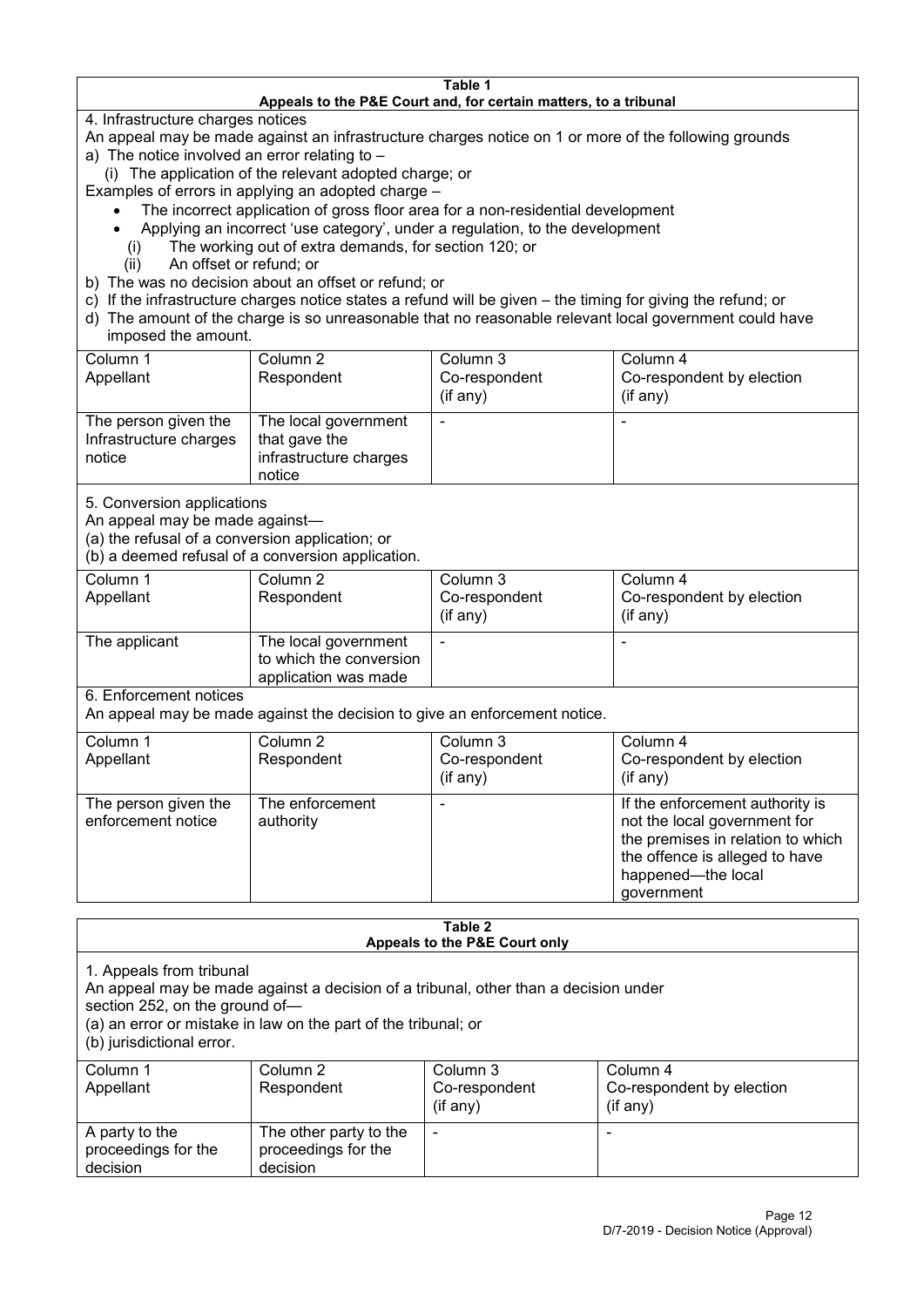#### **Table 2 Appeals to the P&E Court only**

2. Eligible submitter appeals

An appeal may be made against the decision to give a development approval, or an approval for a change application, to the extent that the decision relates to—

(a) any part of the development application for the development approval that required impact assessment; or (b) a variation request.

| Column 1<br>Appellant                                                                                                                                                                                                                                                                                                                                                                  | Column 2<br>Respondent                                                                                                     | Column 3<br>Co-respondent<br>$($ if any $)$                                                                             | Column 4<br>Co-respondent by election<br>(if any)    |  |
|----------------------------------------------------------------------------------------------------------------------------------------------------------------------------------------------------------------------------------------------------------------------------------------------------------------------------------------------------------------------------------------|----------------------------------------------------------------------------------------------------------------------------|-------------------------------------------------------------------------------------------------------------------------|------------------------------------------------------|--|
| 1 For a development<br>application-an<br>eligible submitter for<br>the development<br>application<br>2 For a change<br>application-an<br>eligible submitter for<br>the change<br>application                                                                                                                                                                                           | 1 For a development<br>application-the<br>assessment<br>manager<br>2 For a change<br>application-the<br>responsible entity | 1 The applicant<br>2 If the appeal is<br>about a concurrence<br>agency's referral<br>response-the<br>concurrence agency | Another eligible<br>submitter for the<br>application |  |
| 3. Eligible submitter and eligible advice agency appeals<br>An appeal may be made against a provision of a development approval, or failure to<br>include a provision in the development approval, to the extent the matter relates to-<br>(a) any part of the development application or the change application, for the development approval, that<br>required impact assessment; or |                                                                                                                            |                                                                                                                         |                                                      |  |

(b) a variation request.

| Column 1<br>Appellant                                                                                                                                                                                                                                                                         | Column <sub>2</sub><br>Respondent                                                                                          | Column 3<br>Co-respondent<br>(if any)                                                                                   | Column 4<br>Co-respondent by election<br>$($ if any $)$ |
|-----------------------------------------------------------------------------------------------------------------------------------------------------------------------------------------------------------------------------------------------------------------------------------------------|----------------------------------------------------------------------------------------------------------------------------|-------------------------------------------------------------------------------------------------------------------------|---------------------------------------------------------|
| 1 For a development<br>application-an<br>eligible submitter for<br>the development<br>application<br>2 For a change<br>application-an<br>eligible submitter for<br>the change<br>application<br>3 An eligible advice<br>agency for the<br>development<br>application or<br>change application | 1 For a development<br>application-the<br>assessment<br>manager<br>2 For a change<br>application-the<br>responsible entity | 1 The applicant<br>2 If the appeal is<br>about a concurrence<br>agency's referral<br>response-the<br>concurrence agency | Another eligible submitter for the<br>application       |
| 4. Compensation claims<br>An appeal may be made against-<br>(a) a decision under section 32 about a compensation claim; or<br>(b) a decision under section 265 about a claim for compensation; or<br>(c) a deemed refusal of a claim under paragraph (a) or (b).                              |                                                                                                                            |                                                                                                                         |                                                         |
| Column 1<br>Appellant                                                                                                                                                                                                                                                                         | Column <sub>2</sub><br>Respondent                                                                                          | Column 3<br>Co-respondent<br>(if any)                                                                                   | Column 4<br>Co-respondent by election<br>(if any)       |
| A person dissatisfied<br>with the decision                                                                                                                                                                                                                                                    | The local<br>government to which<br>the claim was made                                                                     |                                                                                                                         |                                                         |

5. Registered premises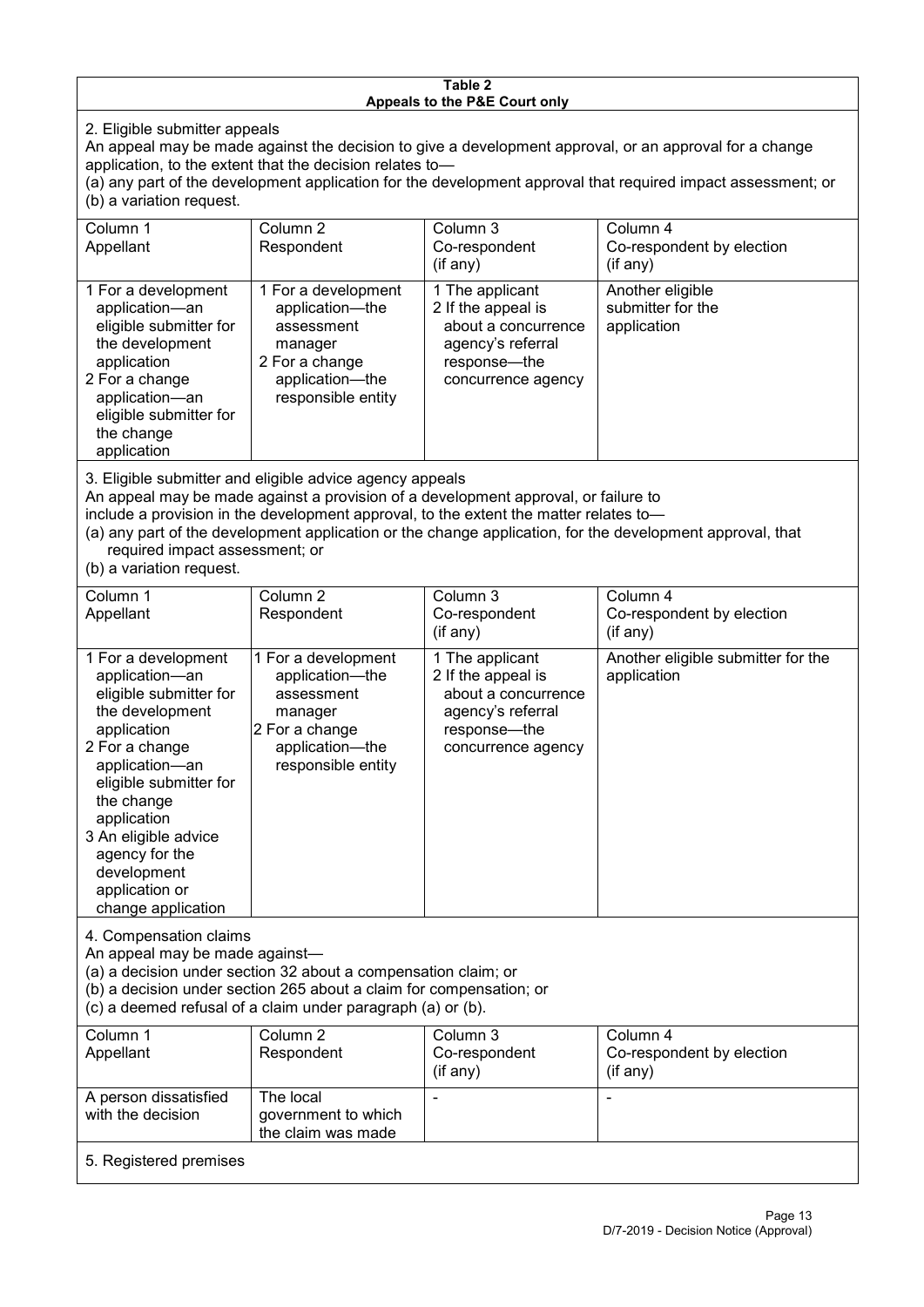| Table 2<br>Appeals to the P&E Court only                                                                                                                                                                                                                                                             |                                                                                                                                                                                                                                                                                  |                                                                           |                                                                                                                                                                             |  |
|------------------------------------------------------------------------------------------------------------------------------------------------------------------------------------------------------------------------------------------------------------------------------------------------------|----------------------------------------------------------------------------------------------------------------------------------------------------------------------------------------------------------------------------------------------------------------------------------|---------------------------------------------------------------------------|-----------------------------------------------------------------------------------------------------------------------------------------------------------------------------|--|
| An appeal may be made against a decision of the Minister under chapter 7, part 4.                                                                                                                                                                                                                    |                                                                                                                                                                                                                                                                                  |                                                                           |                                                                                                                                                                             |  |
| Column 1<br>Appellant                                                                                                                                                                                                                                                                                | Column <sub>2</sub><br>Respondent                                                                                                                                                                                                                                                | Column 3<br>Co-respondent<br>(if any)                                     | Column 4<br>Co-respondent by election<br>(if any)                                                                                                                           |  |
| 1 A person given a<br>decision notice about<br>the decision<br>2 If the decision is to<br>register premises or<br>renew the<br>registration of<br>premises-an owner<br>or occupier of<br>premises in the<br>affected area for the<br>registered premises<br>who is dissatisfied<br>with the decision | The Minister                                                                                                                                                                                                                                                                     |                                                                           | If an owner or occupier starts the<br>appeal – the owner of the<br>registered premises                                                                                      |  |
| 6. Local laws<br>development; or                                                                                                                                                                                                                                                                     | An appeal may be made against a decision of a local government, or conditions applied,<br>under a local law about-<br>(a) the use of premises, other than a use that is the natural and ordinary consequence of prohibited<br>(b) the erection of a building or other structure. |                                                                           |                                                                                                                                                                             |  |
| Column 1<br>Appellant                                                                                                                                                                                                                                                                                | Column <sub>2</sub><br>Respondent                                                                                                                                                                                                                                                | Column 3<br>Co-respondent<br>(if any)                                     | Column 4<br>Co-respondent by election<br>(if any)                                                                                                                           |  |
| A person who-<br>(a) applied for the<br>decision; and<br>(b) is dissatisfied with<br>the decision or<br>conditions.                                                                                                                                                                                  | The local government                                                                                                                                                                                                                                                             |                                                                           |                                                                                                                                                                             |  |
|                                                                                                                                                                                                                                                                                                      |                                                                                                                                                                                                                                                                                  | Table 3<br>Appeals to the tribunal only                                   |                                                                                                                                                                             |  |
| 1. Building advisory agency appeals                                                                                                                                                                                                                                                                  |                                                                                                                                                                                                                                                                                  | work required code assessment against the building assessment provisions. | An appeal may be made against giving a development approval for building work to the extent the building                                                                    |  |
| Column 1<br>Appellant                                                                                                                                                                                                                                                                                | Column <sub>2</sub><br>Respondent                                                                                                                                                                                                                                                | Column 3<br>Co-respondent<br>(if any)                                     | Column 4<br>Co-respondent by election<br>(if any)                                                                                                                           |  |
| A building advisory<br>agency for the<br>development application<br>related to the approval                                                                                                                                                                                                          | The assessment<br>manager                                                                                                                                                                                                                                                        | The applicant                                                             | 1 A concurrence agency for the<br>development application<br>related to the approval<br>2 A private certifier for the<br>development application<br>related to the approval |  |
| 3. Certain decisions under the Building Act and the Plumbing and Drainage Act<br>An appeal may be made against a decision under-<br>(a) the Building Act, other than a decision made by the Queensland Building and Construction Commission; or<br>(b) the Plumbing and Drainage Act, part 4 or 5.   |                                                                                                                                                                                                                                                                                  |                                                                           |                                                                                                                                                                             |  |
| Column 1<br>Appellant                                                                                                                                                                                                                                                                                | Column <sub>2</sub><br>Respondent                                                                                                                                                                                                                                                | Column 3<br>Co-respondent<br>(if any)                                     | Column 4<br>Co-respondent by election<br>(if any)                                                                                                                           |  |